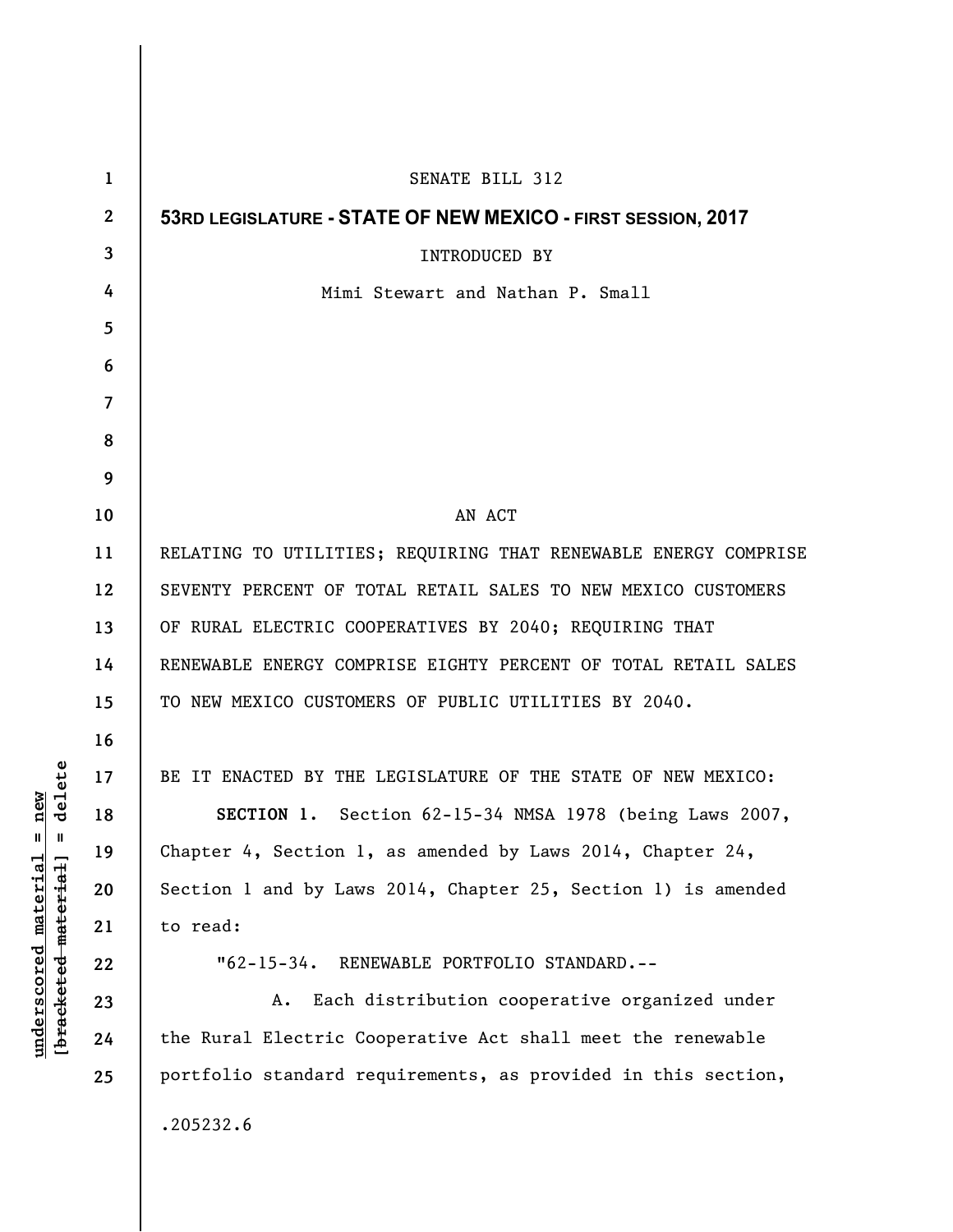to include renewable energy in its electric energy supply portfolio. Requirements of the renewable portfolio standard are:

(1) no later than January 1, 2015, renewable energy shall comprise no less than five percent of each distribution cooperative's total retail sales to New Mexico customers;

**8 9 10 11 12 13 14 15 16 17 18**  (2) after January 1, 2015, the renewable portfolio standard shall increase by one percent per year [thereafter] until January 1, 2020, at which time the renewable portfolio standard shall be ten percent of the distribution cooperative's total retail sales to New Mexico customers; (3) after January 1, 2020, the renewable portfolio standard shall increase by an average of three percent per year until January 1, 2025, at which time the renewable portfolio standard shall be twenty-five percent of the distribution cooperative's total retail sales to New Mexico customers;

(4) after January 1, 2025, the renewable portfolio standard shall increase by an average of three percent per year until January 1, 2030, at which time the renewable portfolio standard shall be forty percent of the distribution cooperative's total retail sales to New Mexico customers;

.205232.6

 $\frac{1}{2}$  intereted material = delete **[bracketed material] = delete**  $underscored material = new$ **underscored material = new**

**19** 

**20** 

**21** 

**22** 

**23** 

**24** 

**25** 

**1** 

**2** 

**3** 

**4** 

**5** 

**6** 

**7** 

 $- 2 -$ 

(5) after January 1, 2030, the renewable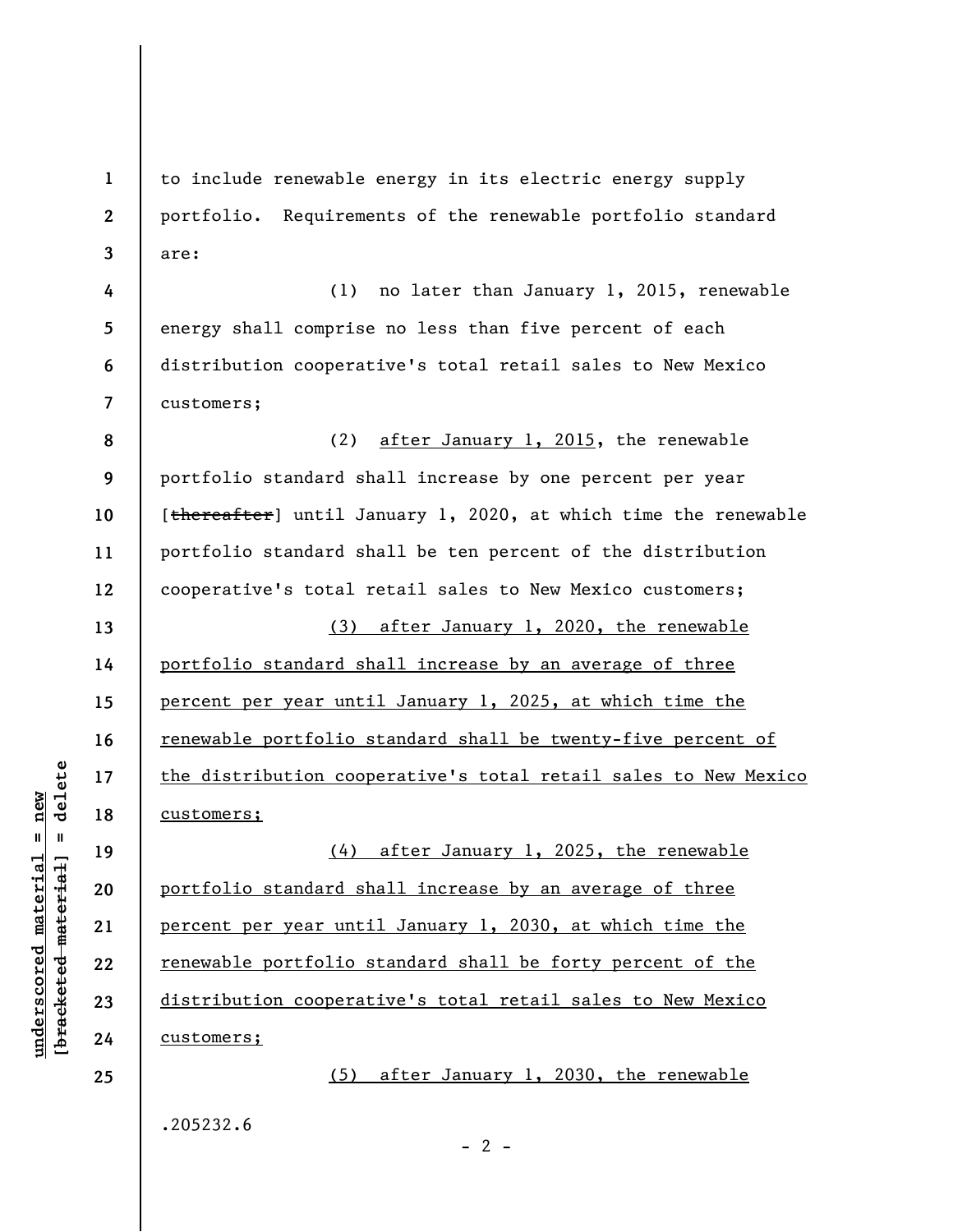portfolio standard shall increase by an average of three percent per year until January 1, 2035, at which time the renewable portfolio standard shall be fifty-five percent of the distribution cooperative's total retail sales to New Mexico customers;

**6 7 8 9 10 11**  (6) after January 1, 2035, the renewable portfolio standard shall increase by an average of three percent per year until January 1, 2040, at which time the renewable portfolio standard shall be seventy percent of the distribution cooperative's total retail sales to New Mexico customers;

 $[\frac{(3)}{3}]$  (7) the renewable portfolio standard of each distribution cooperative shall be diversified as to the type of renewable energy resource, taking into consideration the overall reliability, availability and dispatch flexibility and the cost of the various renewable energy resources made available to the distribution cooperative by its suppliers of electric power; and

 $[$ (4)] (8) renewable energy resources that are in a distribution cooperative's energy supply portfolio on January 1, 2008, shall be counted in determining compliance with this section.

B. If a distribution cooperative determines that, in any given year, the cost of renewable energy that would need to be procured or generated for purposes of compliance with the .205232.6

 $-3 -$ 

 $\frac{1}{2}$  intereted material = delete **[bracketed material] = delete**  $underscored material = new$ **underscored material = new**

**23 24 25** 

**1** 

**2** 

**3** 

**4** 

**5** 

**12** 

**13** 

**14** 

**15** 

**16** 

**17** 

**18** 

**19** 

**20** 

**21** 

**22**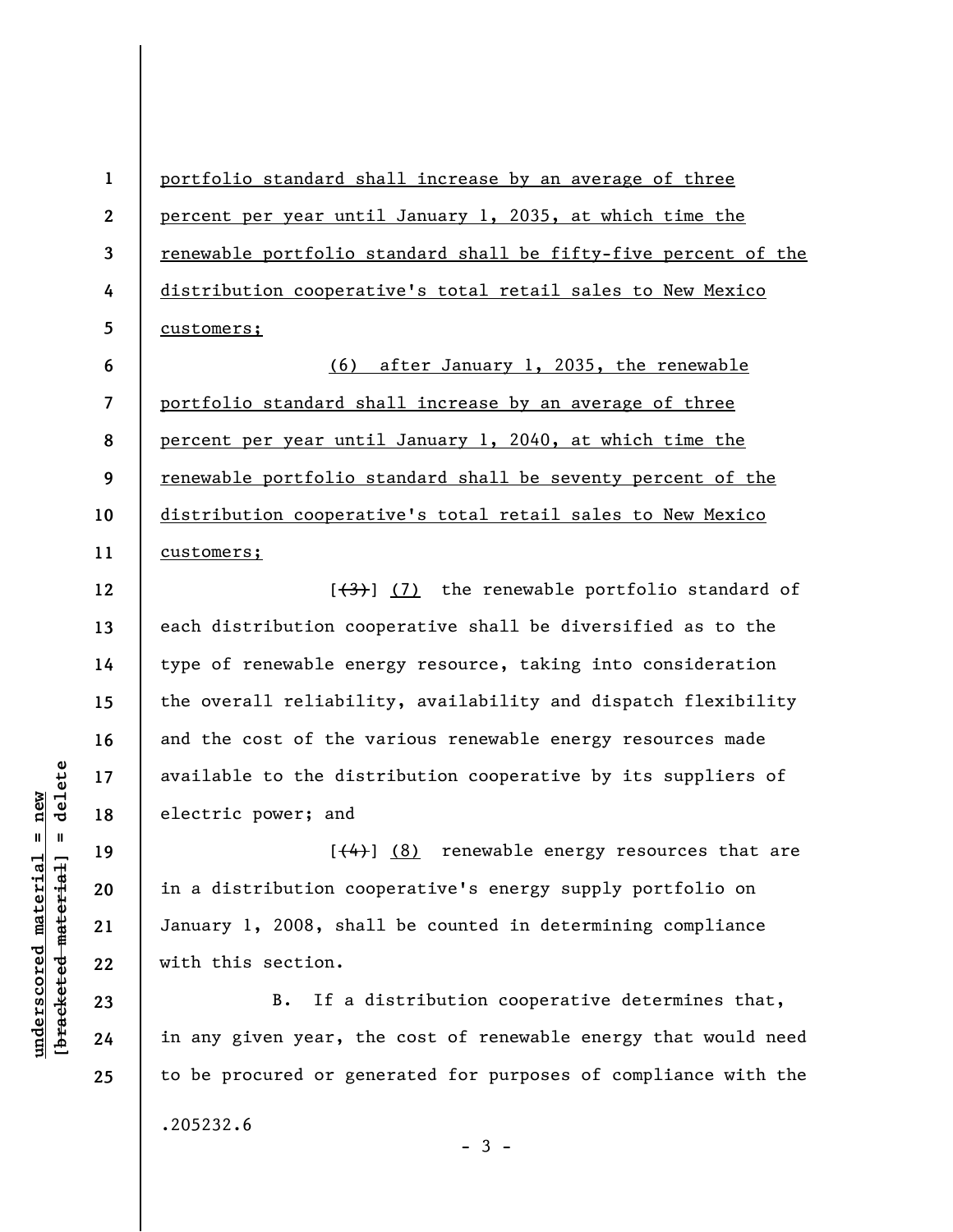**1 2 3 4 5 6 7**  renewable portfolio standard would be greater than the reasonable cost threshold, the distribution cooperative shall not be required to incur that cost; provided that the existence of this condition excusing performance in any given year shall not operate to delay any renewable portfolio standard in subsequent years. [For purposes of the Rural Electric Cooperative Act]

**8 9 10 11 12 13 14 15 16 17 18 19 20 21 22 23 24 25**  C. Prior to January 1, 2020, the reasonable cost threshold [means an amount that] shall be no greater than one percent of the distribution cooperative's gross receipts from business transacted in New Mexico for the preceding calendar year. By January 1, 2020, the public regulation commission shall establish, after notice and hearing, the reasonable cost threshold above which level a distribution cooperative shall not be required to add renewable energy to its electric energy supply portfolio pursuant to the renewable portfolio standard. The commission may thereafter modify the reasonable cost threshold as changing circumstances warrant, after notice and hearing. In establishing and modifying the reasonable cost threshold, the commission shall take into account: (1) the price of renewable energy at the point of sale to the public utility; (2) the transmission and interconnection costs required for the delivery of renewable energy to retail customers;

- 4 -

.205232.6

delete **[bracketed material] = delete**  $anderscored material = new$ **underscored material = new**  $\frac{1}{2}$  = [44-beted material]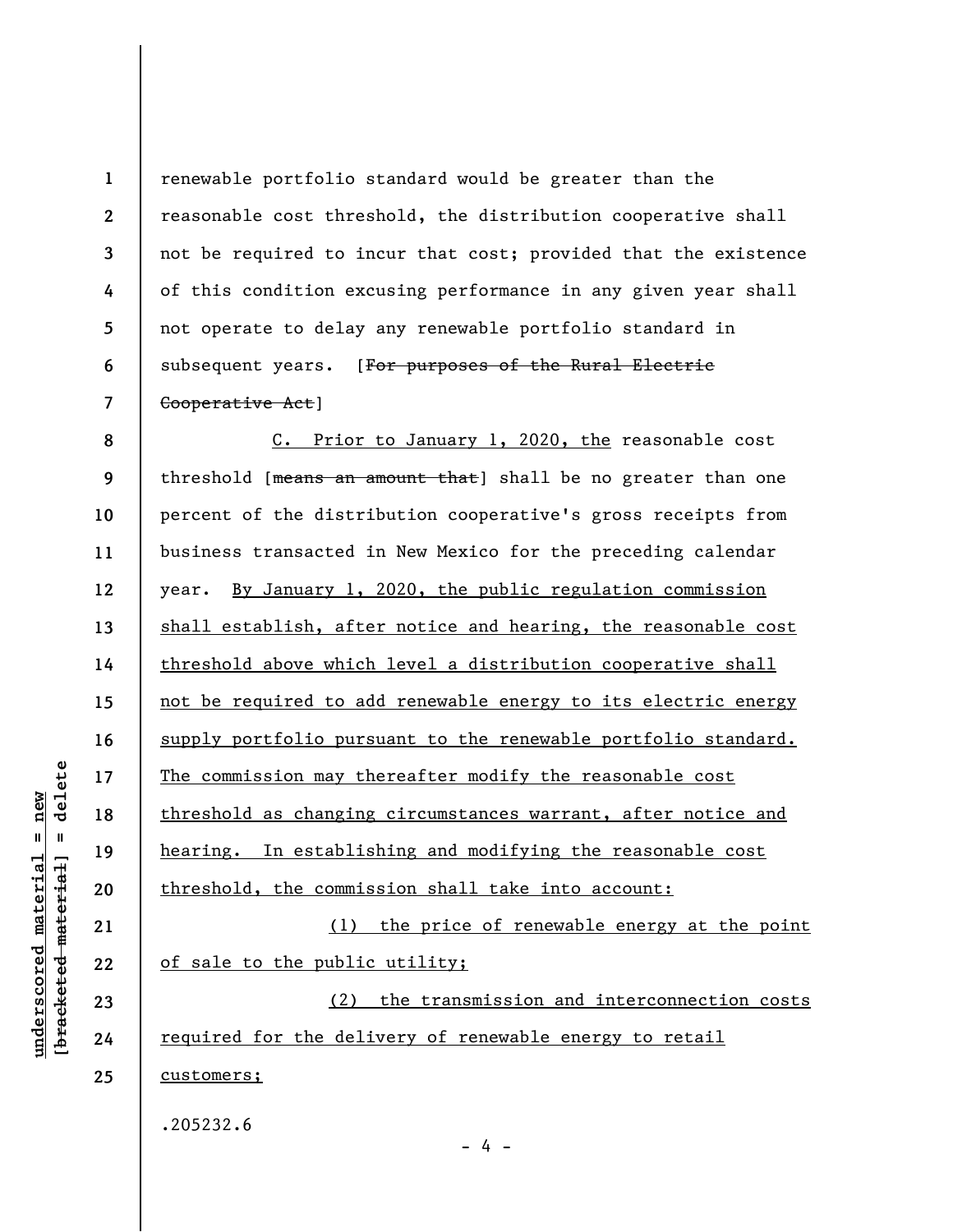| $\mathbf{1}$            | (3) the impact of the cost for renewable                            |
|-------------------------|---------------------------------------------------------------------|
| $\boldsymbol{2}$        | energy on overall retail customer rates;                            |
| 3                       | (4) the overall diversity, reliability,                             |
| 4                       | availability, dispatch flexibility, cost per kilowatt-hour and      |
| 5                       | life-cycle cost on a net present value basis of renewable           |
| 6                       | energy resources available from suppliers;                          |
| $\overline{\mathbf{z}}$ | (5) the percentage requirements of the                              |
| 8                       | renewable portfolio standard and the extent to which the            |
| 9                       | reasonable cost threshold limits the ability to achieve those       |
| 10                      | requirements;                                                       |
| 11                      | (6) the avoided capital costs and operating                         |
| 12                      | costs, including for fuel and purchased power, on a life-cycle      |
| 13                      | basis, for electric energy that would otherwise have been           |
| 14                      | required or produced by sources other than renewable sources;       |
| 15                      | and                                                                 |
| 16                      | other factors, including public benefits,<br>(7)                    |
| 17                      | that the commission deems relevant; provided that nothing in        |
| 18                      | the Rural Electric Cooperative Act shall be construed to permit     |
| 19                      | regulation by the commission of the production or sale price at     |
| 20                      | the point of production of the renewable energy.                    |
| 21                      | $[\frac{C}{\sqrt{16}}]$ D. By April 30 of each year, a distribution |
| 22                      | cooperative shall file with the public regulation commission a      |
| 23                      | report on its purchases and generation of renewable energy          |
| 24                      | during the preceding calendar year. The report shall include        |
| 25                      | the cost of the renewable energy resources purchased and            |
|                         | .205232.6                                                           |
|                         |                                                                     |

 $[bracketeed-materiat] = delete$ **[bracketed material] = delete**  $underscored material = new$ **underscored material = new**

- 5 -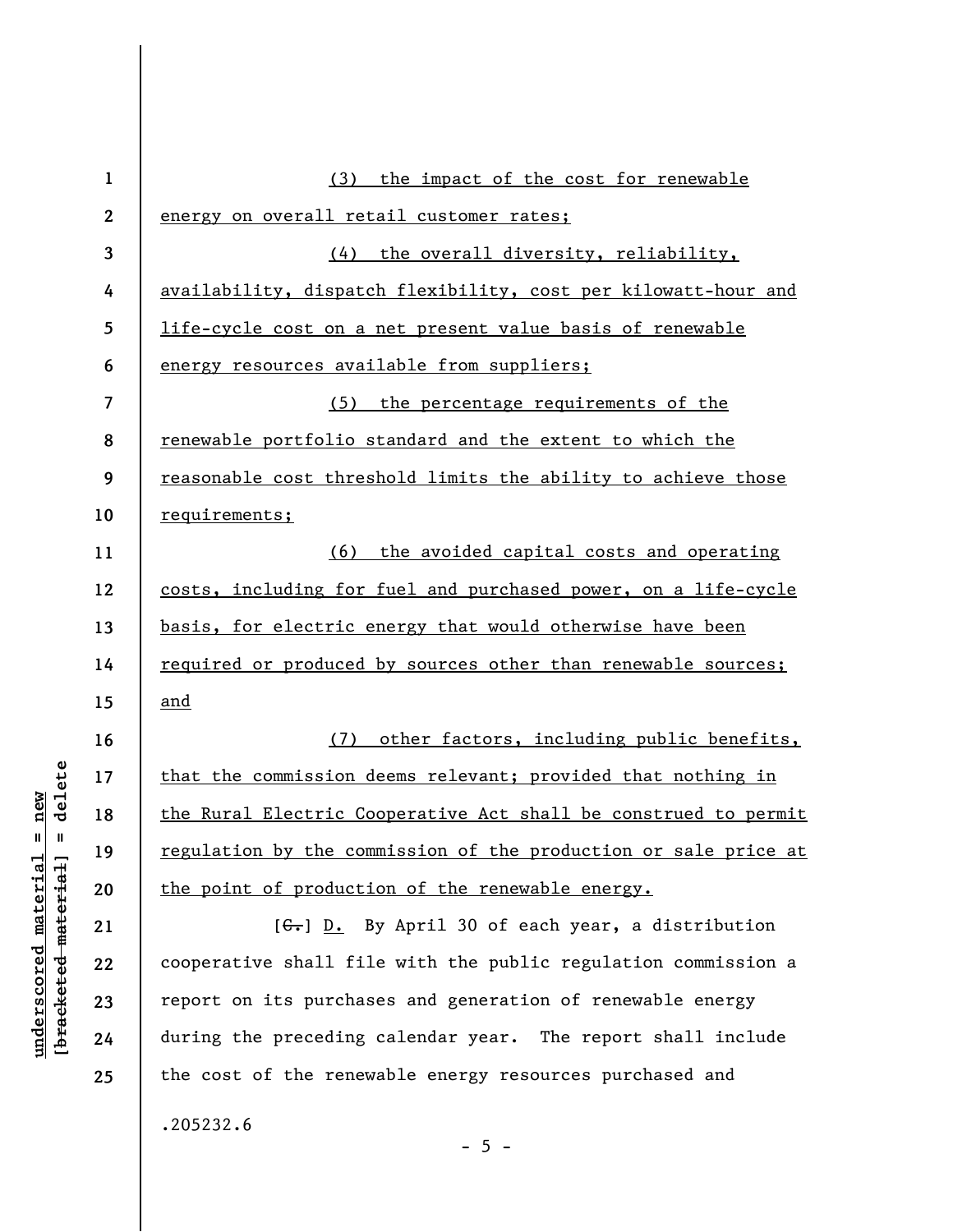**1 2**  generated by the distribution cooperative to meet the renewable portfolio standard.

 $[\frac{D-1}{2}]$  E. A distribution cooperative shall report to its membership a summary of its purchases and generation of renewable energy during the preceding calendar year."

**SECTION 2.** Section 62-16-4 NMSA 1978 (being Laws 2004, Chapter 65, Section 4, as amended) is amended to read: "62-16-4. RENEWABLE PORTFOLIO STANDARD.--

A. A public utility shall meet the renewable portfolio standard requirements, as provided in this section, to include renewable energy in its electric energy supply portfolio. Requirements of the renewable portfolio standard are:

**14 15**  (1) for public utilities other than rural electric cooperatives and municipalities:

 $(4a)$  no later than January 1, 2006, renewable energy shall comprise no less than five percent of each public utility's total retail sales to New Mexico customers;

(b) no later than January 1, 2011, renewable energy shall comprise no less than ten percent of each public utility's total retail sales to New Mexico customers;

(c)] (a) no later than January 1, 2015, renewable energy shall comprise no less than fifteen percent of .205232.6  $- 6 -$ 

 $\frac{1}{2}$  intereted material = delete **[bracketed material] = delete**  $underscored material = new$ **underscored material = new**

**3** 

**4** 

**5** 

**6** 

**7** 

**8** 

**9** 

**10** 

**11** 

**12** 

**13** 

**16** 

**17** 

**18** 

**19** 

**20** 

**21** 

**22** 

**23** 

**24** 

**25**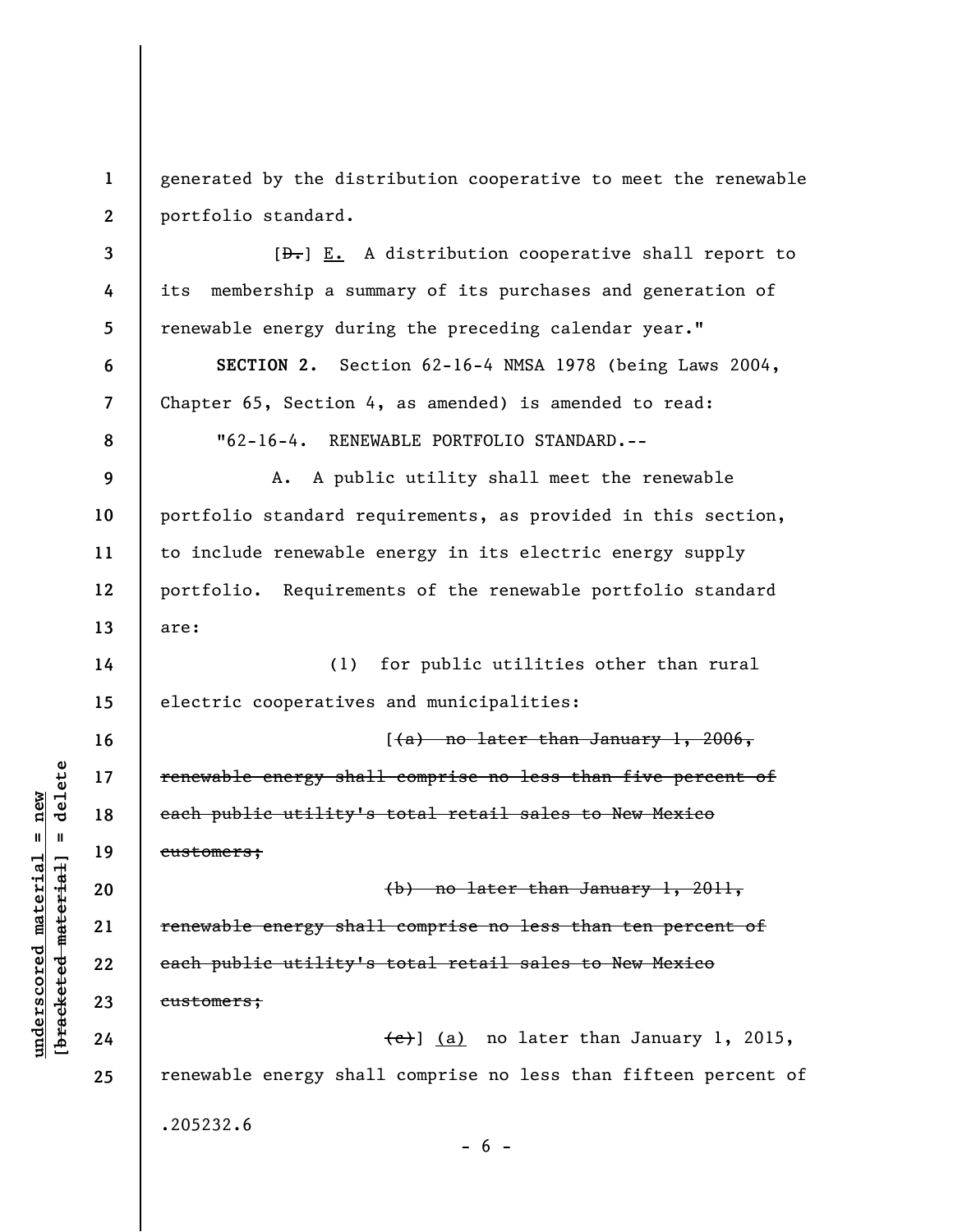| $\mathbf{1}$            | each public utility's total retail sales to New Mexico          |
|-------------------------|-----------------------------------------------------------------|
| $\mathbf{2}$            | customers; [and                                                 |
| 3                       | $\left(\frac{d}{d}\right)$ (b) no later than January 1, 2020,   |
| 4                       | renewable energy shall comprise no less than twenty percent of  |
| 5                       | each public utility's total retail sales to New Mexico          |
| 6                       | customers;                                                      |
| $\overline{\mathbf{z}}$ | (c) after January 1, 2020, the renewable                        |
| 8                       | portfolio standard shall increase by an average of three        |
| 9                       | percent per year until January 1, 2025, at which time renewable |
| 10                      | energy shall be thirty-five percent of each public utility's    |
| 11                      | total retail sales to New Mexico customers;                     |
| 12                      | (d) after January 1, 2025, the renewable                        |
| 13                      | portfolio standard shall increase by an average of three        |
| 14                      | percent per year until January 1, 2030, at which time renewable |
| 15                      | energy shall be fifty percent of each public utility's total    |
| 16                      | retail sales to New Mexico customers;                           |
| 17                      | (e) after January 1, 2030, the renewable                        |
| 18                      | portfolio standard shall increase by an average of three        |
| 19                      | percent per year until January 1, 2035, at which time renewable |
| 20                      | energy shall be sixty-five percent of each public utility's     |
| 21                      | total retail sales to New Mexico customers; and                 |
| 22                      | (f) after January 1, 2035, the renewable                        |
| 23                      | portfolio standard shall increase by an average of three        |
| 24                      | percent per year until January 1, 2040, at which renewable      |
| 25                      | energy shall be eighty percent of each public utility's total   |
|                         | .205232.6                                                       |
|                         | $-7 -$                                                          |

 $[bracketeed-materiat] = delete$ **[bracketed material] = delete**  $underscored material = new$ **underscored material = new**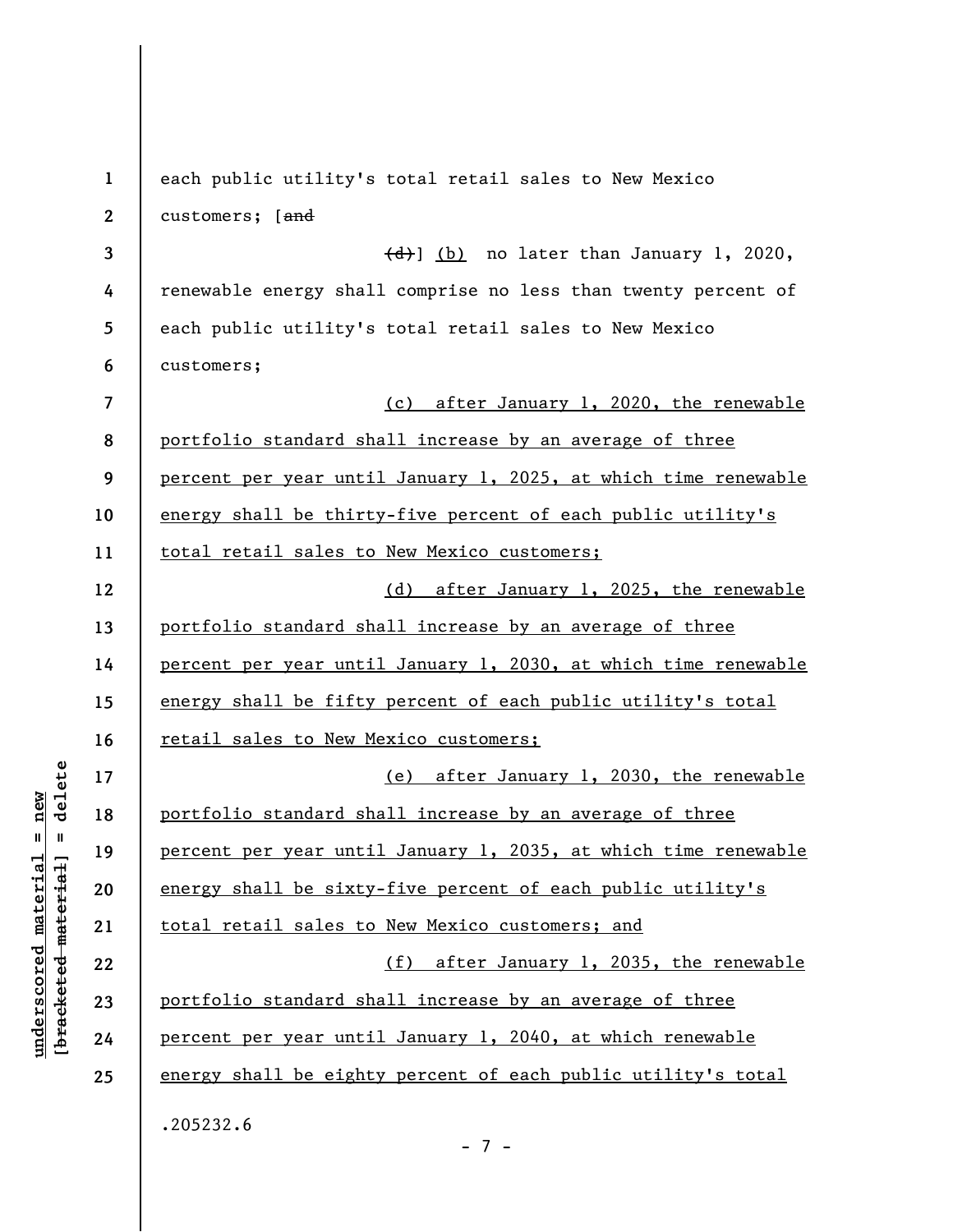**1** 

## retail sales to New Mexico customers;

**2 3 4 5 6 7 8 9 10 11 12 13 14 15 16 17 18 19 20 21 22 23 24 25**  (2) the renewable portfolio standard established by this section shall be reduced, as necessary, to provide for the following specific procurement requirements for nongovernmental customers at a single location or facility, regardless of the number of meters at that location or facility, with consumption exceeding ten million kilowatt-hours per year. On and after January 1, [2006] 2011, the kilowatthours of renewable energy procured for these customers shall be limited so that the additional cost of the renewable portfolio standard to each customer [does not exceed the lower of one percent of that customer's annual electric charges or fortynine thousand dollars (\$49,000). This procurement limit criterion shall increase by one-fifth percent or ten thousand dollars (\$10,000) per year until January 1, 2011, when the procurement limit criterion shall remain fixed at] shall be the lower of two percent of that customer's annual electric charges or ninety-nine thousand dollars (\$99,000). After January 1, 2012, the commission may adjust the ninety-nine-thousand-dollar (\$99,000) limit for inflation. Nothing contained in this paragraph shall be construed as affecting a public utility's right to recover all reasonable costs of complying with the renewable portfolio standard, pursuant to Section 62-16-6 NMSA 1978. The commission may authorize deferred recovery of the costs of complying with the renewable portfolio standard,

.205232.6

- 8 -

delete **[bracketed material] = delete**  $anderscored material = new$ **underscored material = new**  $\mathbf{I}$ bracketed material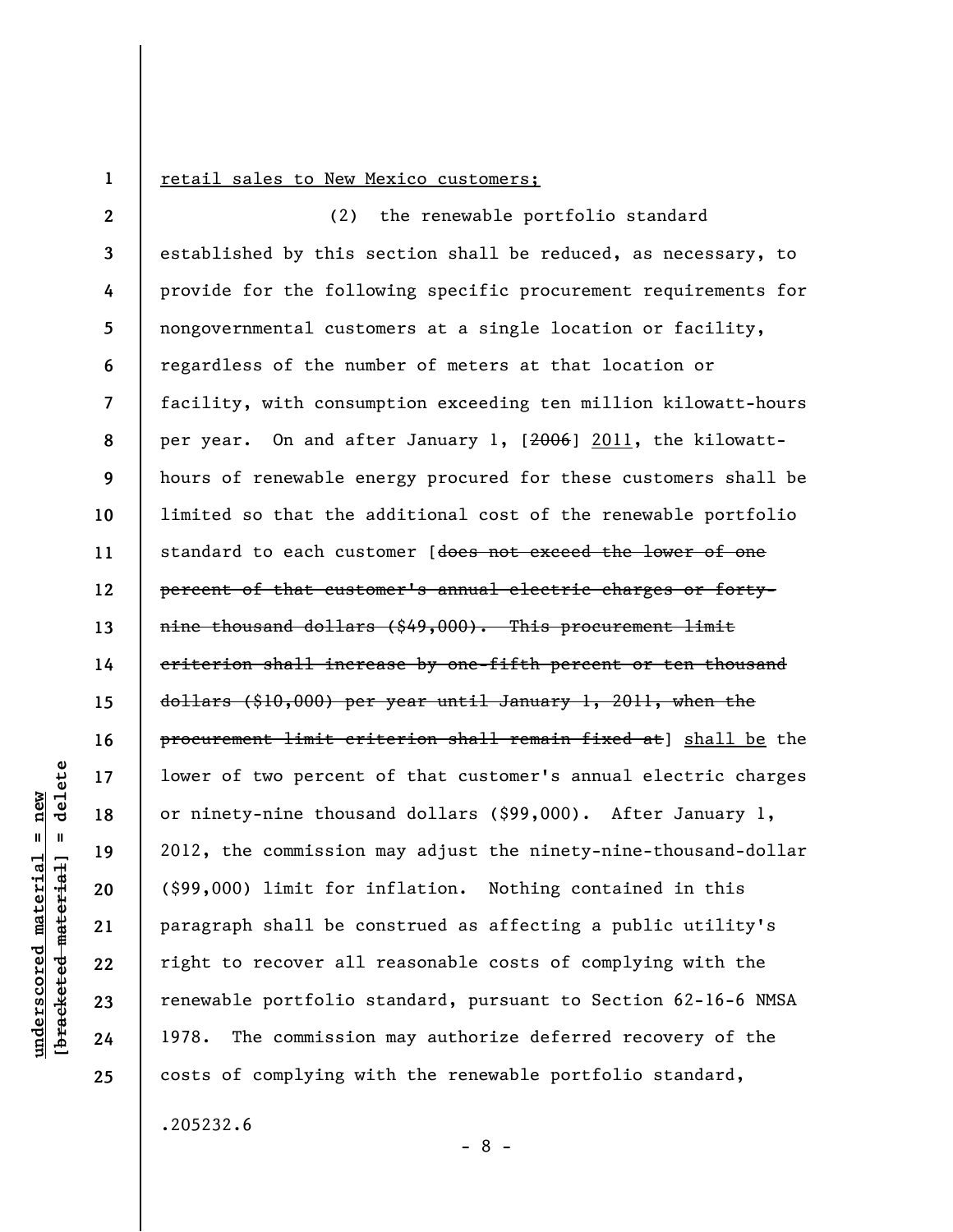**1**  including carrying charges;

**2 3 4 5 6 7 8 9 10 11 12 13 14 15 16 17 18 19**  (3) any customer that is a political subdivision of the state or any educational institution designated in Article 12, Section 11 of the constitution of New Mexico, with an enrollment of twenty-four thousand students or more during the fall semester on its main campus, with consumption exceeding twenty million kilowatt-hours per year at any single location or facility, and that owns renewable energy generation is exempt from all charges by the utility for renewable energy procurements in a year, regardless of the number of customer locations or meters on the system, if that customer certifies to the state auditor and notifies the commission and its serving electric utility that it will expend two and one-half percent of that year's annual electricity charges to continue to develop within twenty-four months customer-owned renewable energy generation. That customer shall also certify that it will retire all renewable energy certificates associated with the energy produced from that expenditure;

(4) the renewable portfolio shall be diversified as to the type of renewable energy resource, taking into consideration the overall reliability, availability, dispatch flexibility and cost of the various renewable energy resources made available by suppliers and generators. The commission may impose the diversification requirements on a

.205232.6

**underscored material = new [bracketed material] = delete**

 $\frac{1}{2}$  intereted material = delete  $underscored material = new$ 

**20** 

**21** 

**22** 

**23** 

**24** 

**25** 

- 9 -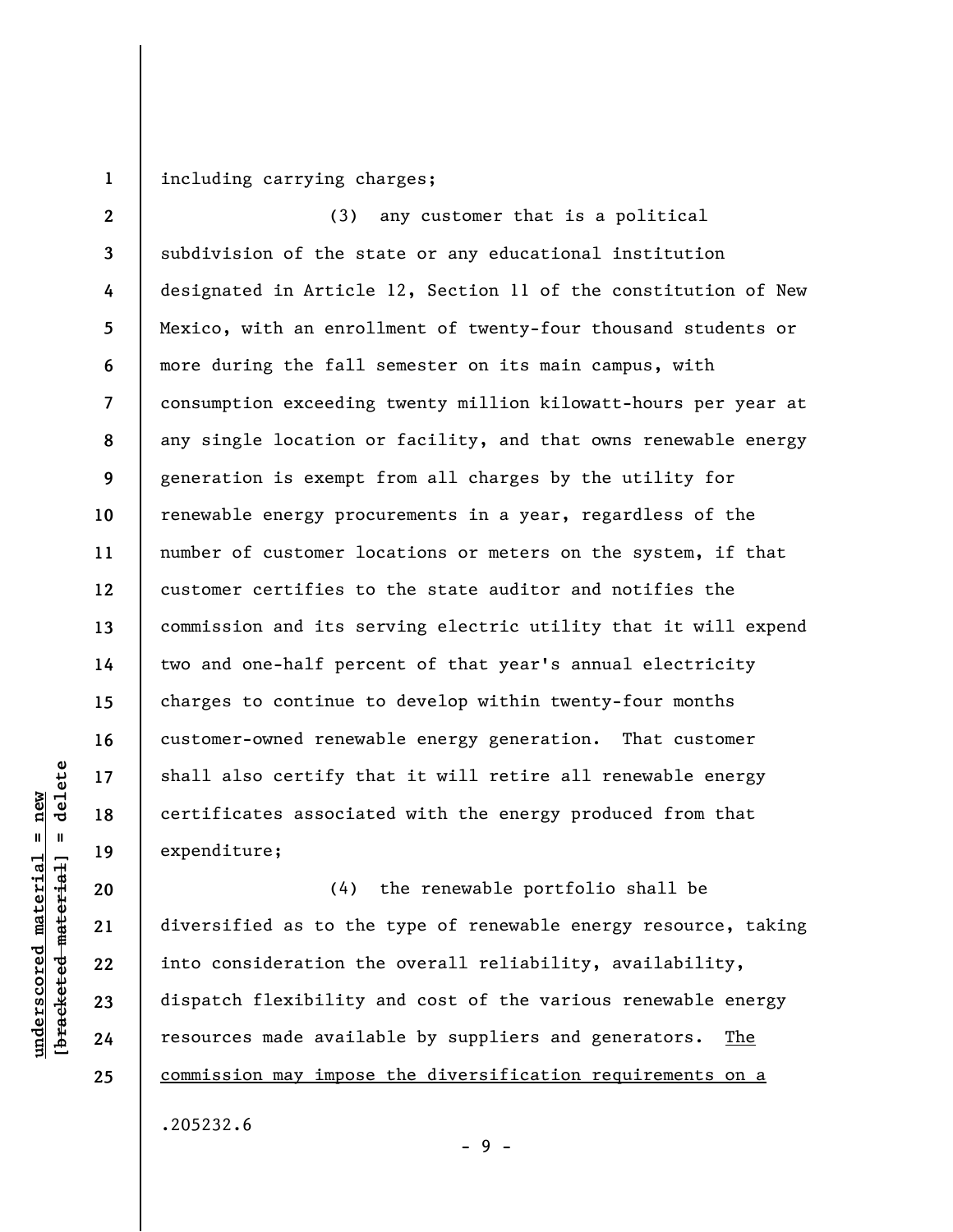**1** 

**9** 

**10** 

**11** 

**13** 

**14** 

**15** 

**16** 

**17** 

**18** 

**19** 

**20** 

**21** 

**22** 

**23** 

**24** 

**25** 

## public utility by public utility basis;

**2 3 4 5 6 7 8**  (5) upon a commission motion or application by a public utility, the commission shall open a docket to provide appropriate performance-based financial or other incentives to encourage public utilities to acquire renewable energy supplies that exceed the applicable annual renewable portfolio standard set forth in this section. The commission shall initiate rules by June 1, 2008 to implement this subsection; and

**12**  (6) renewable energy resources that are in a public utility's electric energy supply portfolio on July 1, 2004 shall be counted in determining compliance with this section.

B. If a public utility finds that, in any given year, the cost of renewable energy that would need to be procured or generated for purposes of compliance with the renewable portfolio standard would be greater than the reasonable cost threshold as established by the commission pursuant to this section, the public utility shall not be required to incur that cost; provided that the existence of this condition excusing performance in any given year shall not operate to delay the annual increases in the renewable portfolio standard in subsequent years. When a public utility can generate or procure renewable energy at or below the reasonable cost threshold, it shall be required to add renewable energy resources to meet the renewable portfolio .205232.6

 $- 10 -$ 

 $\frac{1}{2}$  of  $\frac{1}{2}$  and  $\frac{1}{2}$  and  $\frac{1}{2}$  and  $\frac{1}{2}$  and  $\frac{1}{2}$  and  $\frac{1}{2}$  and  $\frac{1}{2}$  and  $\frac{1}{2}$  and  $\frac{1}{2}$  and  $\frac{1}{2}$  and  $\frac{1}{2}$  and  $\frac{1}{2}$  and  $\frac{1}{2}$  and  $\frac{1}{2}$  and  $\frac{1}{2}$  an **[bracketed material] = delete**  $anderscored material = new$ **underscored material = new**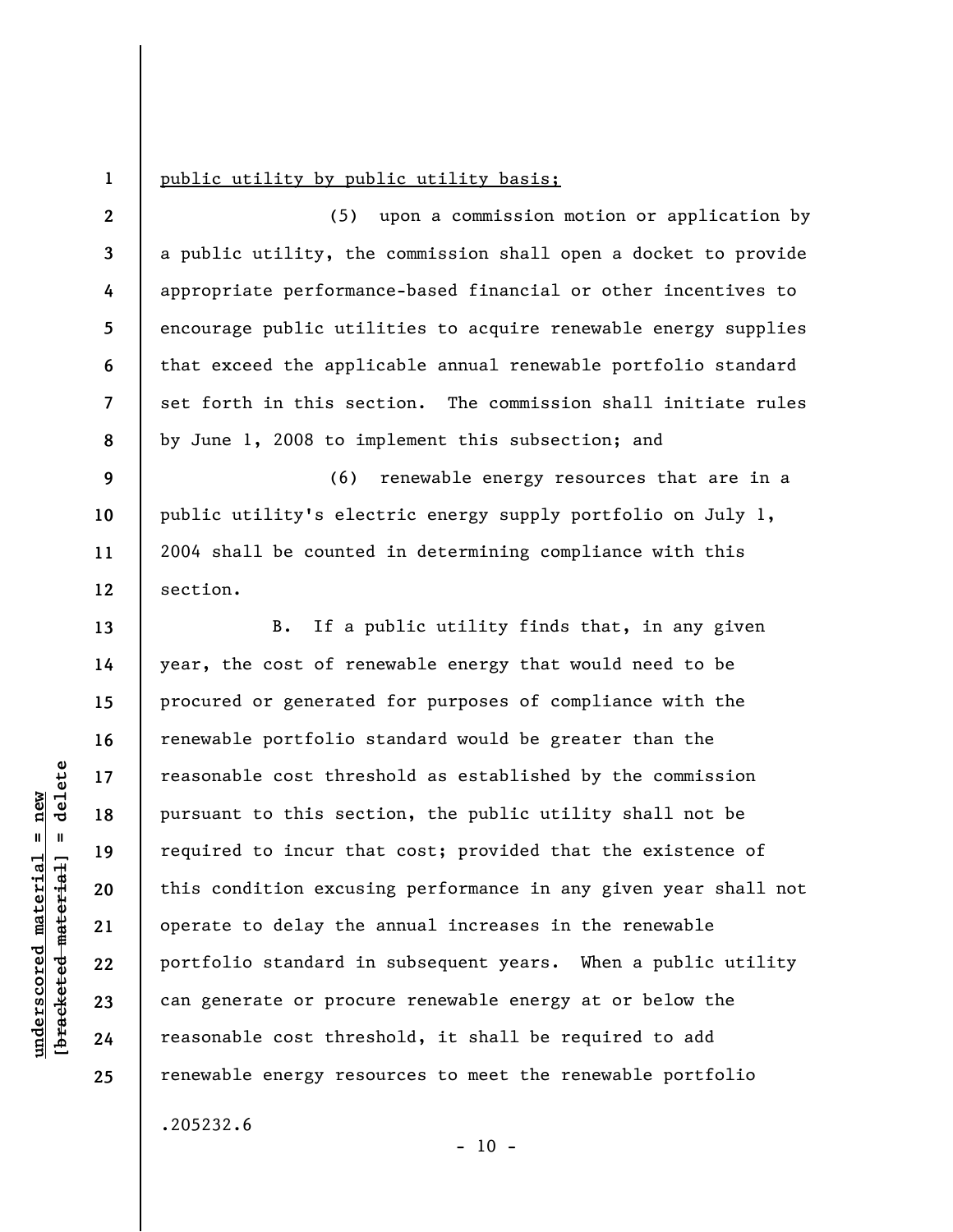**1 2**  standard applicable in the year when the renewable energy resources are being added.

**3 4 5 6 7 8 9 10 11 12**  C. By December 31, 2004, the commission shall establish, after notice and hearing, the reasonable cost threshold above which level a public utility shall not be required to add renewable energy to its electric energy supply portfolio pursuant to the renewable portfolio standard. The commission may thereafter modify the reasonable cost threshold as changing circumstances warrant, after notice and hearing. In establishing, [and] modifying and applying the reasonable cost threshold, the commission shall take into account:

(1) the price of renewable energy at the point of sale to the public utility;

(2) the transmission and interconnection costs required for the delivery of renewable energy to retail customers;

(3) the impact of the cost for renewable energy on overall retail customer rates;

(4) the overall diversity, reliability, availability, dispatch flexibility, cost per kilowatt-hour and life-cycle cost on a net present value basis of renewable energy resources available from suppliers; [and]

(5) the percentage requirements of the renewable portfolio standard and the extent to which the reasonable cost threshold limits the ability to achieve those .205232.6

 $\frac{1}{2}$  of  $\frac{1}{2}$  and  $\frac{1}{2}$  and  $\frac{1}{2}$  and  $\frac{1}{2}$  and  $\frac{1}{2}$  and  $\frac{1}{2}$  and  $\frac{1}{2}$  and  $\frac{1}{2}$  and  $\frac{1}{2}$  and  $\frac{1}{2}$  and  $\frac{1}{2}$  and  $\frac{1}{2}$  and  $\frac{1}{2}$  and  $\frac{1}{2}$  and  $\frac{1}{2}$  an **[bracketed material] = delete**  $anderscored material = new$ **underscored material = new**

**13** 

**14** 

**15** 

**16** 

**17** 

**18** 

**19** 

**20** 

**21** 

**22** 

**23** 

**24** 

**25** 

- 11 -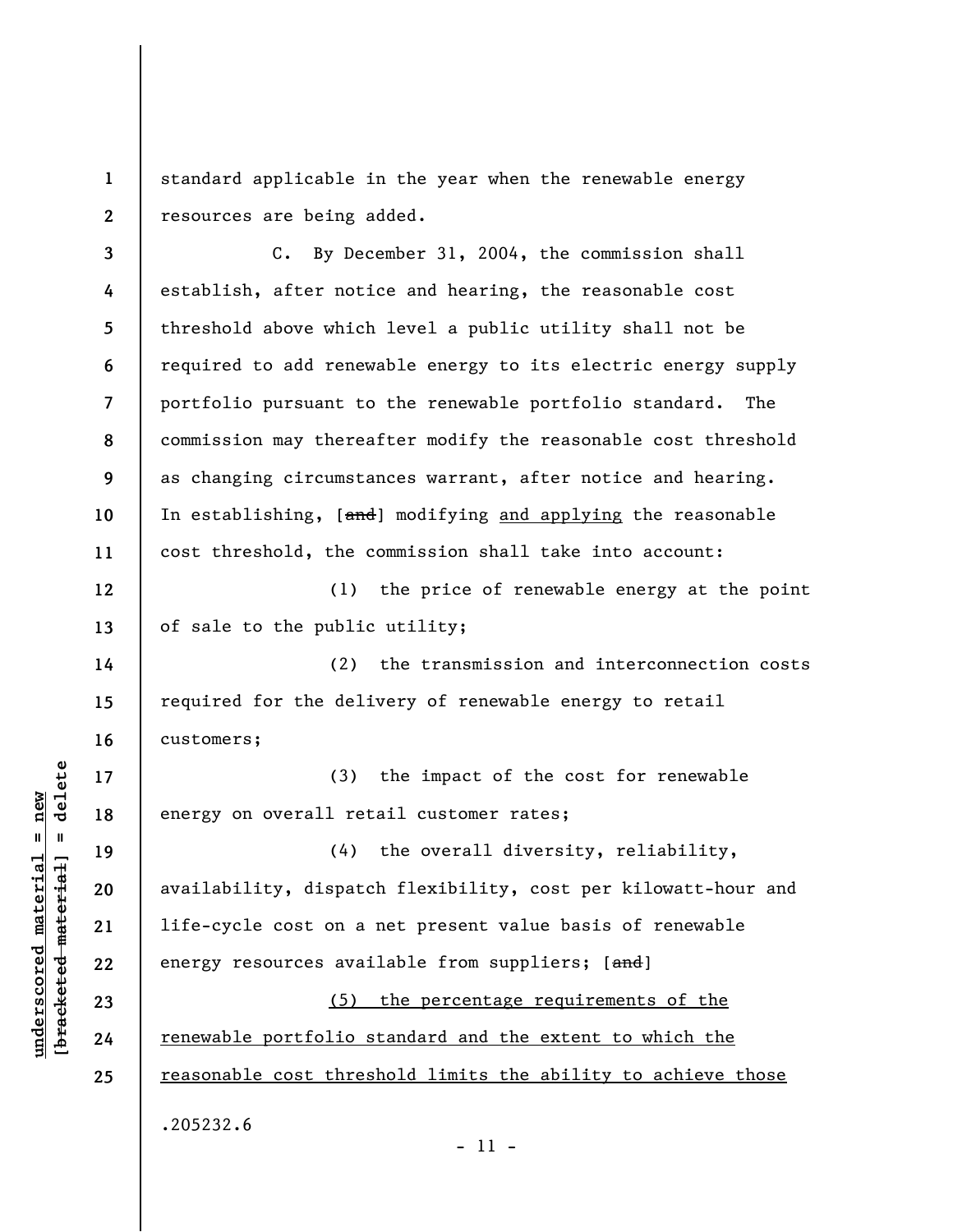**1**  requirements;

**2 3 4 5 6**  (6) the avoided capital costs and operating costs, including for fuel and purchased power, on a life-cycle basis, for electric energy that would otherwise have been required or produced by sources other than renewable sources; and

**7 8 9 10 11**   $[\frac{1}{5}]$  (7) other factors, including public benefits, that the commission deems relevant; provided that nothing in the Renewable Energy Act shall be construed to permit regulation by the commission of the production or sale price at the point of production of the renewable energy.

D. [By September 1, 2007 and July 1 of each year thereafter until 2022, and thereafter] As determined necessary by the commission, a public utility shall file a report to the commission on its procurement and generation of renewable energy during the prior [calendar year] reporting or planning period and a procurement plan that includes:

(1) the cost of procurement for any new renewable energy resource in the next [calendar year] reporting or planning period, as determined by the commission, required to comply with the renewable portfolio standard; and

(2) testimony and exhibits that demonstrate that the proposed procurement is reasonable as to its terms and conditions considering price, availability, dispatchability, any renewable energy certificate values and diversity of the

 $\frac{1}{2}$  intereted material = delete **[bracketed material] = delete**  $anderscored material = new$ **underscored material = new**

**12** 

**13** 

**14** 

**15** 

**16** 

**17** 

**18** 

**19** 

**20** 

**21** 

**22** 

**23** 

**24** 

**25** 

.205232.6

 $- 12 -$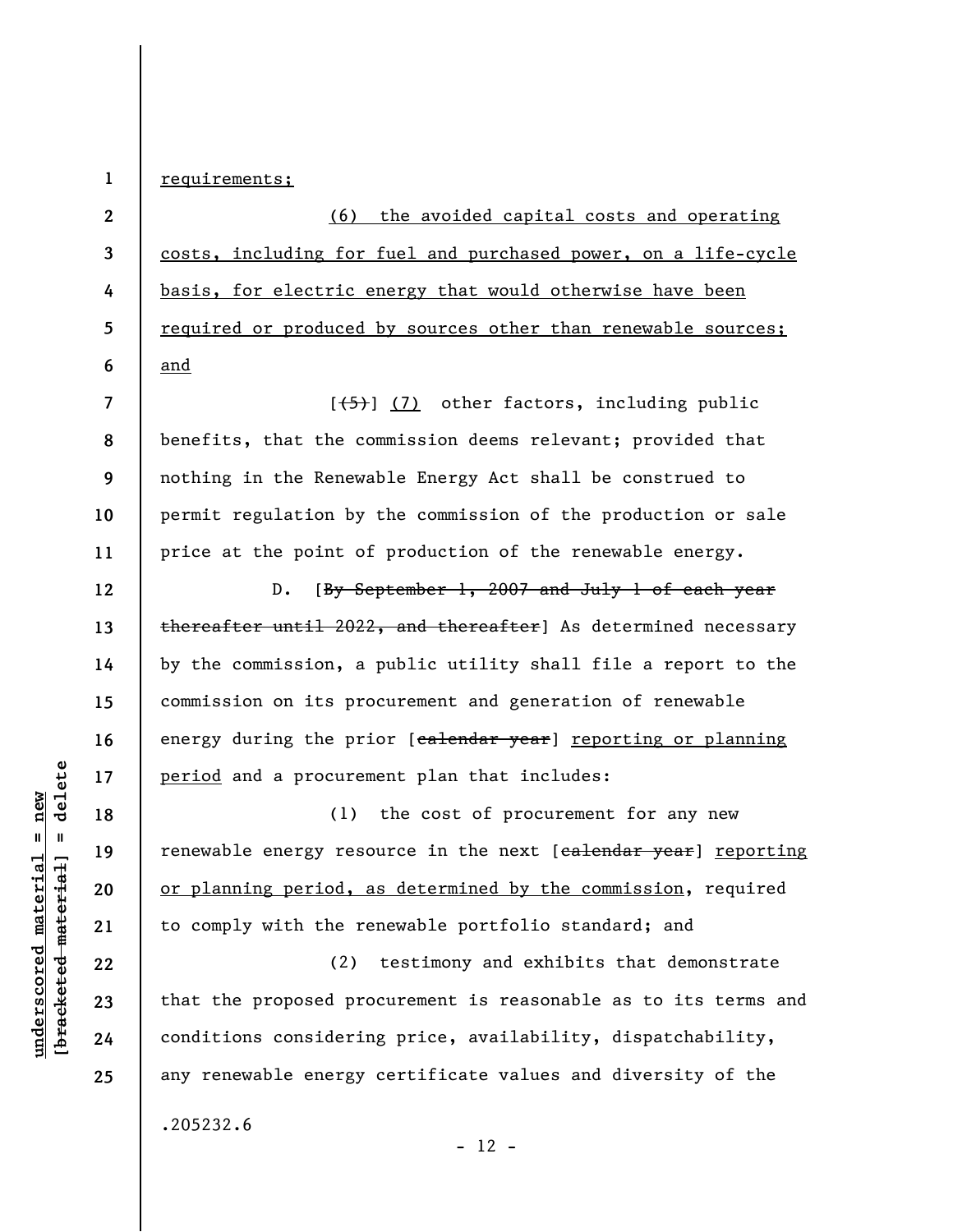renewable energy resource; or

**1** 

**2** 

**3** 

**4** 

**5** 

**6** 

**7** 

**9** 

**10** 

**11** 

**12** 

**13** 

**14** 

**15** 

**16** 

**17** 

**18** 

**19** 

**20** 

**21** 

**22** 

**23** 

**24** 

**25** 

(3) demonstration that the plan is otherwise in the public interest.

**8**  E. The commission shall approve or modify a public utility's procurement or transitional procurement plan within ninety days and may approve the plan without a hearing, unless a protest is filed that demonstrates to the commission's reasonable satisfaction that a hearing is necessary. The commission may modify a plan after notice and hearing. The commission may, for good cause, extend the time to approve a procurement plan for an additional ninety days. If the commission does not act within the ninety-day period, the procurement plan is deemed approved.

F. The commission may reject a procurement or transitional procurement plan if it finds that the plan does not contain the required information and, upon the rejection, may suspend the public utility's obligation to procure additional resources for the time necessary to file a revised plan; provided that the total amount of renewable energy to be procured by the public utility shall not change.

G. A public utility may file a transitional procurement plan requesting that the commission determine that the costs of renewable energy resources that the public utility has committed to, or may commit to, prior to the commission's establishing a reasonable cost threshold, are

.205232.6

 $- 13 -$ 

 $\frac{1}{2}$  intereted material = delete **[bracketed material] = delete**  $anderscored material = new$ **underscored material = new**